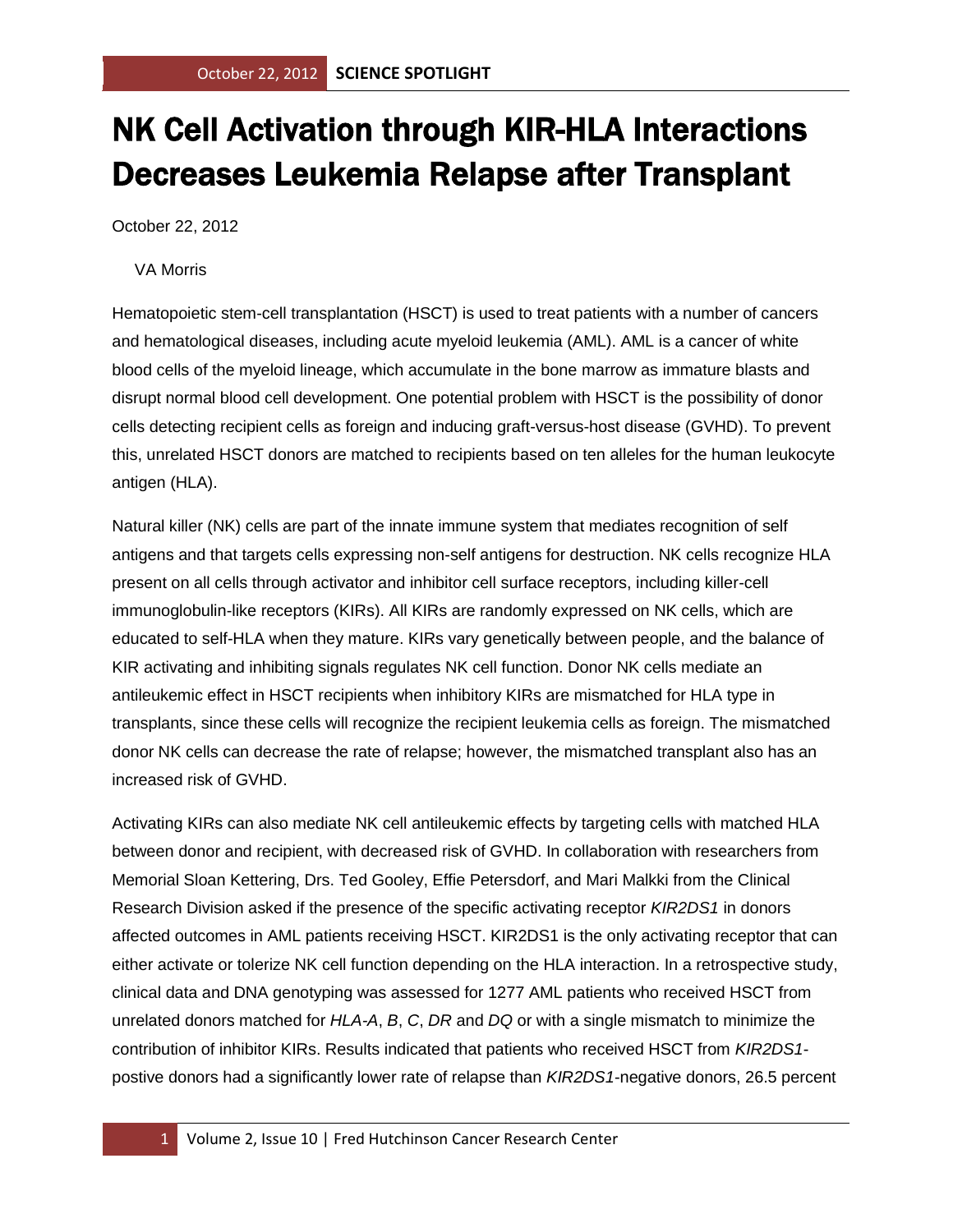versus 32.5 percent respectively (95% CI, 0.61 to 0.96; P=0.02).

KIR2DS1 recognizes HLA-C1 and HLA-C2 alleles. Previous published data showed that homozygous *HLA-C2* tolerizes NK cell activation by KIR2DS1, decreasing NK cell function. In accordance, the antileukemic effect of *KIR2DS1*-positive donors was only mediated if those donors also had *HLA-C1/C1* homozygous or *HLA-C1/C2* heterozygous alleles, 24.9 percent relapse, versus donor*HLA-C2/C2* homozygous alleles, 37.3 percent relapse (95% CI, 0.28 to 0.75; P=0.002). Recipients with *HLA-C2/C2* had increased relapse rates, regardless of *KIR2DS1* status, most likely due to causes independent of *KIR2DS1*.

Activating KIR receptors are diverse within the population, and most people have multiple activating KIRs. Donors positive for*KIR2DS1* are mostly positive for *KIR3DS1* as well, yet *KIR3DS1*-positive status had no effect on AML relapse. However, *KIR3DS1*-positive donor cells decreased mortality, 60.1% versus 66.9% for *KIR3DS1*-negative donor cells in agreement with a previous study. This suggests that activating KIRs could provide different mechanisms for improved HSCT outcomes. By assessing the presence of KIR and HLA interactions of transplant donor and recipients, whether inhibitory or activating, patient outcomes after HSCT may be improved. Future prospective trials will need to be organized to address this question. Importantly, NK cell protective effect is most effective in myeloid leukemias, no protection from relapse was observed by *KIR2DS1*-positive donors in 427 transplant patients with acute lymphoblastic leukemia (ALL).

[Venstrom JM, Pittari G, Gooley TA, Chewning JH, Spellman S, Haagenson M, Gallagher MM,](http://www.ncbi.nlm.nih.gov/pubmed/22931314?otool=fhcrclib)  [Malkki M, Petersdorf E, Dupont B, Hsu KC.](http://www.ncbi.nlm.nih.gov/pubmed/22931314?otool=fhcrclib) 2012. HLA-C-dependent prevention of leukemia relapse by donor activating KIR2DS1. *New England Journal of Medicine*367(9): 805-16.

Also see. [Velardi, A.](http://www.ncbi.nlm.nih.gov/pubmed/18675345?otool=fhcrclib) 2008. Role of KIRs and KIR ligands in hematopoietic transplantation. *Current Opinion in Immunology* 20 (5): 581–587.